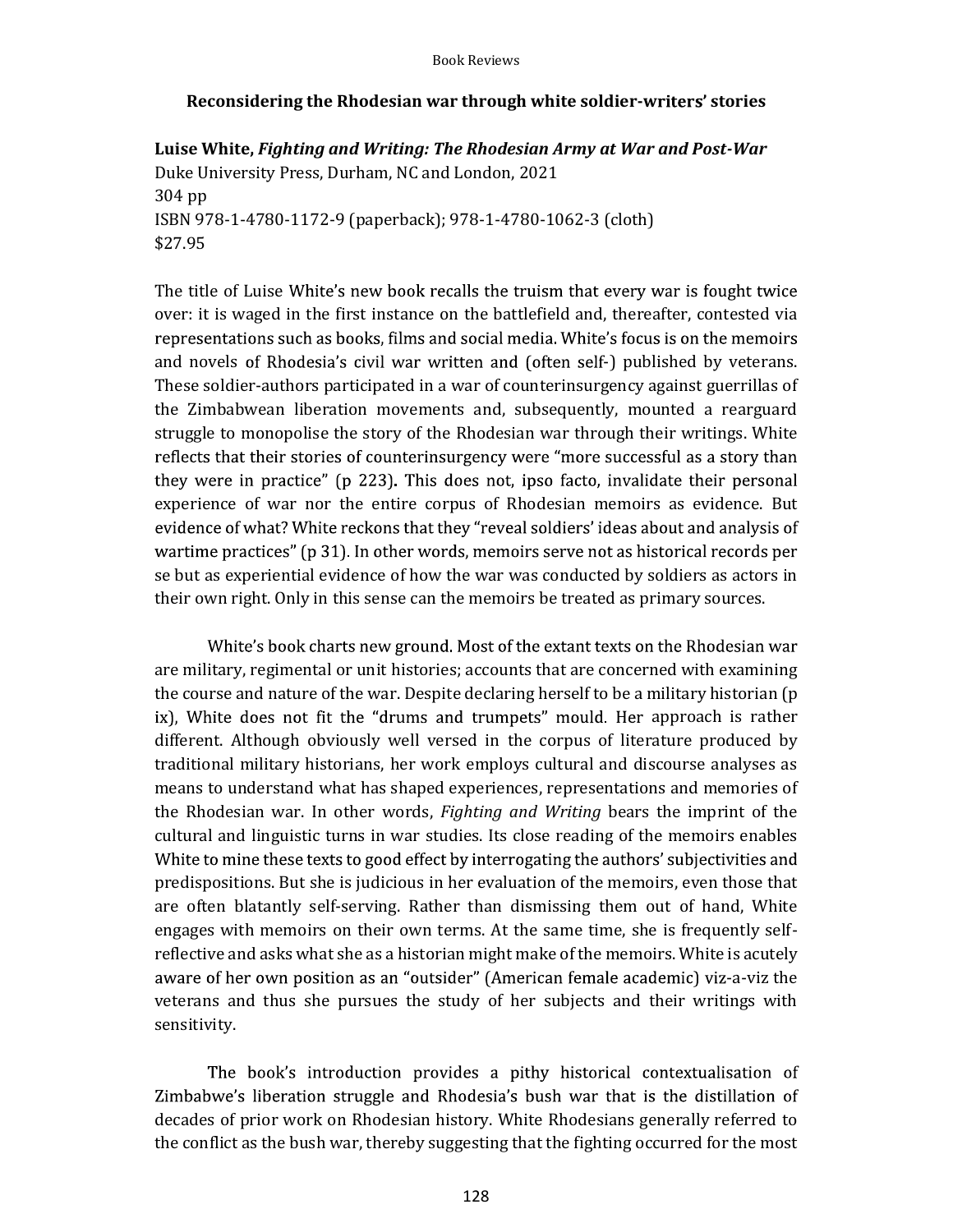part in terrain that was inhospitable and required taming. In certain respects, the Rhodesian military operated similarly to South Africa's Boers, farmers who fought two "wars of liberation" against British imperial forces, mobilising locally-based commando units to fight the enemy on familiar terrain. Like the Boers who were outnumbered by the imperial forces, Rhodesia "never had a stable and sizable population" (p 10) to wage a prolonged war against guerrilla armies supported, by and large, by the black majority. Thus, the Rhodesian forces comprised white conscripts, augmented by black auxiliaries. The army incorporated black Africans only as rankand-file members and had a fairly rigid racial hierarchy. Its culture was more akin to the British colonial armies in terms of professional ethos, institutional practices and militarised masculinity, but its cohesion rested squarely on its (in)ability to sustain a spirited defence of white-minority rule. White notes that discipline was often lax and that units occasionally "went rogue" (pp 25-28). This was particularly notable when morale was at a low ebb. The Rhodesians also recruited or, at least, accepted a small number of mercenaries into its ranks in an attempt to offset shortages of manpower. This is because the Rhodesian war was viewed by many within and without the country as the "last stand of empire...in an English-speaking country" (p 12). Alternatively, Rhodesia was regarded as a bulwark against communism and/or African nationalism. But neither French nor American mercenaries from the Indochina Wars proved to be a good fit. And desertions by foreign soldiers, and increasing emigration by men who held Rhodesian citizenship, took its toll on the capacity of the Rhodesian army to wage war.

White is concerned with *how* and not why the war was fought. White argues, contrary to common sense understandings, that "almost no one believed that Rhodesia was trying to win the war" (p 17). The fighting was aimed at "buying time" so that the politicians might negotiate a favourable settlement from a position of strength (p 27). But White holds that "there was no fixed, shared vision of what peace might look like" and adds that "Rhodesian security forces were not fully in control [of the agenda] and sometimes not fully apprised of government policies and strategies" (p 17). White chooses to skirt the issue of why white Rhodesian men fought and, instead, asks why they continued to fight even when victory was no longer the goal. This is because she (quite correctly) argues that veterans would have provided different  $-$  and often inconsistent responses – depending on when they were asked such a question. As the situation in post-colonial Zimbabwe changes, so answers would be tailored to fit the here and now. White is well aware that Rhodesian veterans often offer post-hoc vindications for and not self-recriminations about their roles in the war. In the final analysis, she is unable to provide a definitive answer as to why they fought. This might be regarded by some readers as a circumvention or deflection of the historian's responsibility. In point of fact, many of White's arguments are qualified or couched in tentative terms that some readers might find unsatisfactory or even unsettling. If readers want sureties, they should look elsewhere, for history can and should challenge readers when the occasion demands. So, if they wish to be provoked, they should read White's book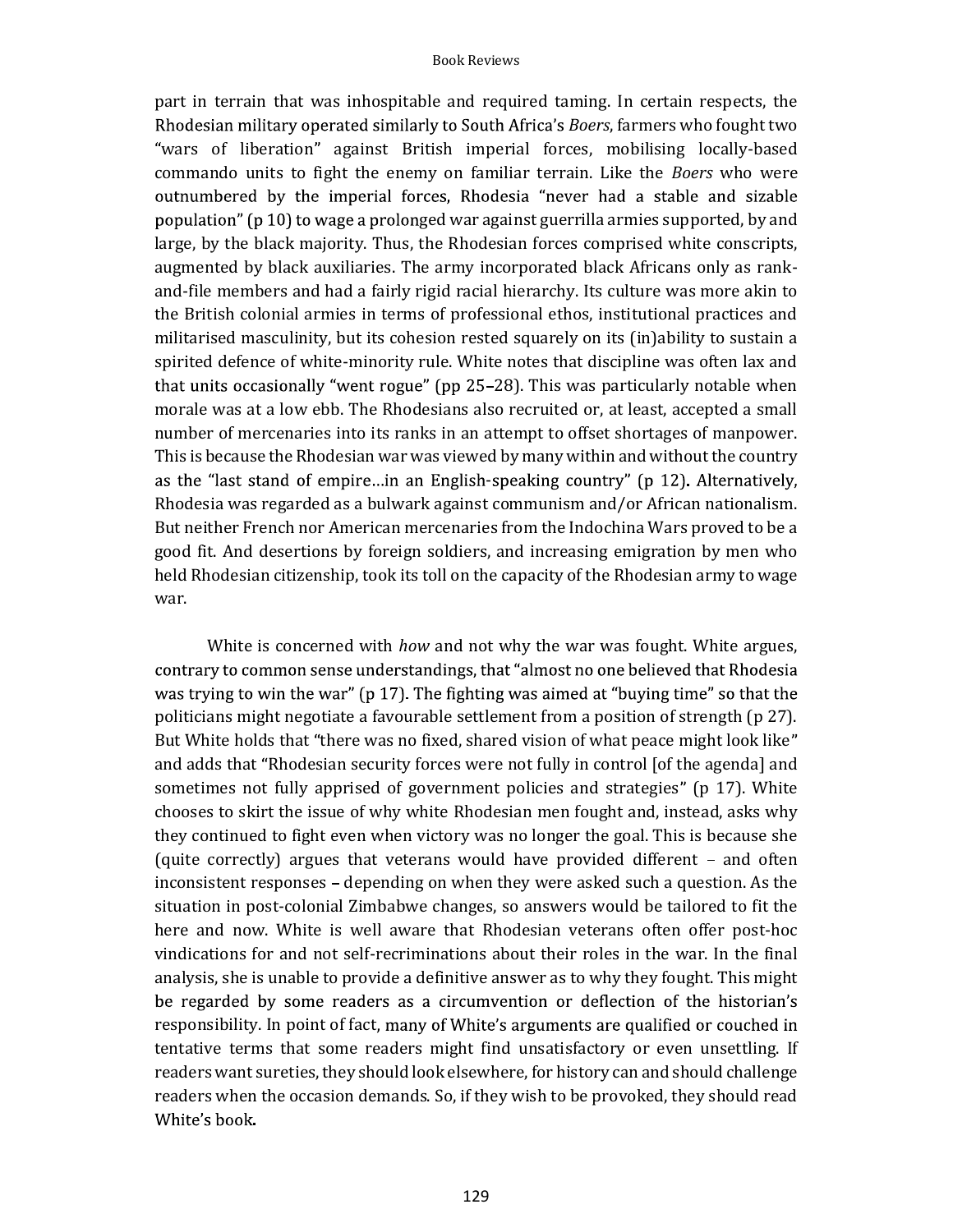## Book Reviews

White not only asks awkward questions but she debunks many of the myths constructed by ex-Rhodesian soldiers. However, she is not dismissive or derisive and takes them seriously enough to subject them to close scrutiny. For example, chapter four is devoted to the interrogation of the commonplace narrative that many white Rhodesian boys were reared on farms and so were good marksmen and adept at other bushcraft skills which stood them in good stead when they served in the Rhodesian armed forces. She recounts veterans' stories which suggest, variously, that such skills were learned from nature or a familiarity with the veld, from Africans whom they mimicked, or, retrospectively, from books. These narratives fed into the veterans' selfperceptions that they were more than a match for the guerrillas in their use of camouflage, tracking and living off the land. But it is debatable whether such stories were representative of the typical white Rhodesian boy, as the majority of youths grew up in towns and were urbanised. It has been noted that very few boys were taking active roles in the military and hence measures were taken by the authorities to instil loyalty to the increasingly beleaguered Rhodesian state. Civil defence and school cadet programmes were regarded as a form of initiation into military service; the latter prepared generations of farm boys and city dwellers in the country's (boarding) schools for national service. Boys were taught to handle weapons and instructed in other drills that made transition to the army smoother. White acknowledges that bushcraft had to be learned (p 83), but she overlooks the fact that some of this training might have been formal, at least until cadet school programmes were discontinued in 1968. But we can agree that bushcraft was neither instinctive nor intuitive.

Although Rhodesia lost the war, its army gained the reputation as "a brave and almost invincible fighting force" ( $p$  51). By contrast, the enemy was regarded as too poorly trained and ill equipped to win the war. Thus, the memoirs make frequent reference to the inability of the guerrillas to shoot straight or accurately. But, strangely enough, the guerrillas' standard weapon, the Russian-designed AK-47 was held in high regard by white soldiers on account of their dependability and versatility; so much so that they were much sought after and fetishized by these troops. Yet the provenance of AK-47s complicated the issue. In the hands of guerrillas, these weapons were deemed r the Peoples' Republic of China (p 130). But in the hands of Rhodesians, the ties that linked these weapons to communist countries were regarded as inconsequential. In fact, the possession of "communist" weapons and the practice of "blacking up" made it possible for white soldiers to carry off their impersonation of guerrillas in so-called pseudo-gangs. While it was desirable for the Rhodesians to have a worthy enemy in order to bolster their self-esteem (p 157), their invincibility was a given. Consequently, many Rhodesian soldiers contributed to the so-called "won every battle narrative" (p 125). According to this narrative, Rhodesian soldiers won the war but lost the political struggle; that they were never defeated in military engagements but were still forced to concede black majority rule by perfidious politicians. Betrayal is inherent in this story line. Like veterans of other lost causes who have ended up on the "wrong side of history", they have attempted to rewrite history through the narratives that they have constructed in their memoirs.